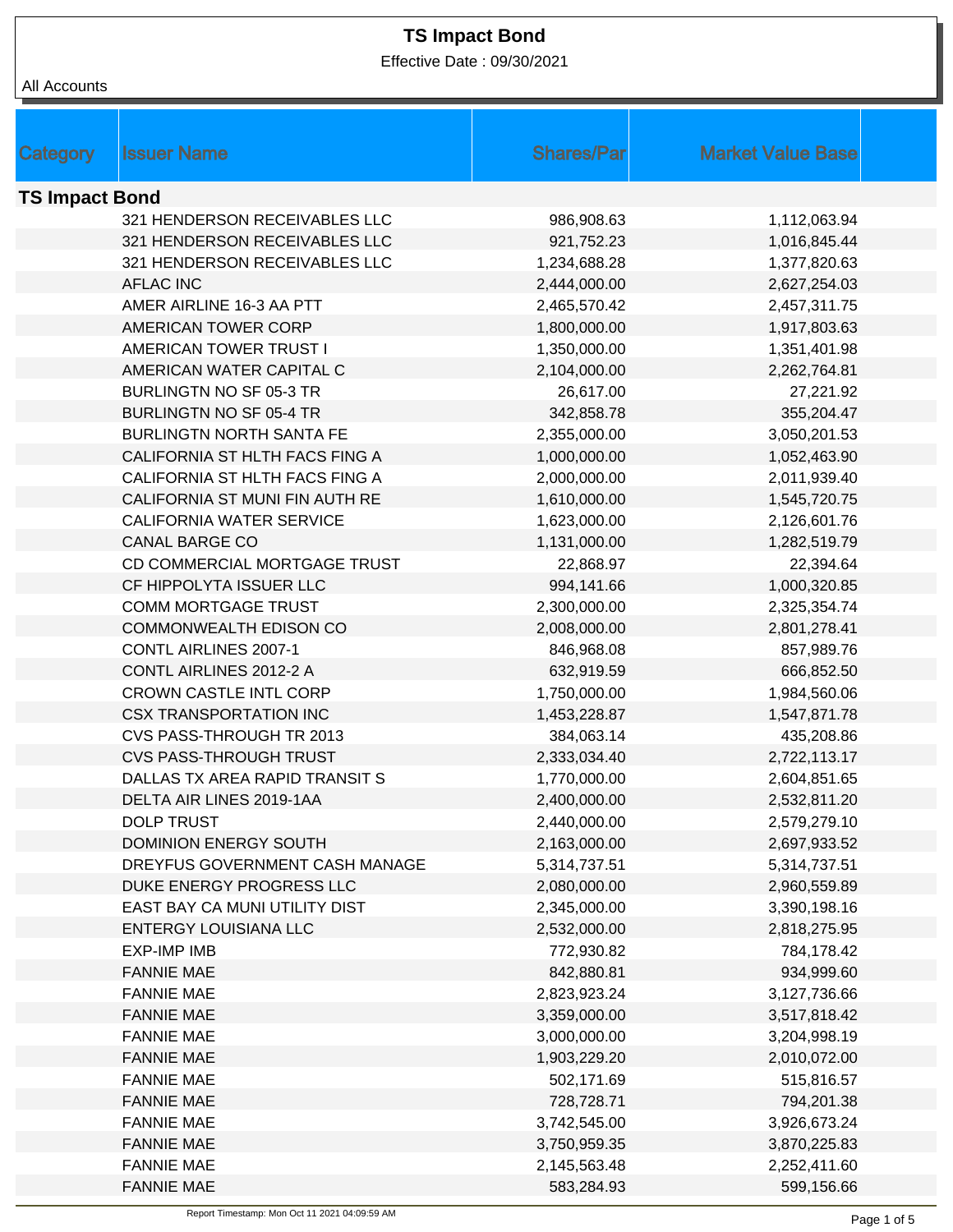Effective Date : 09/30/2021

### All Accounts

| <b>Category</b> | <b>Issuer Name</b>                    | <b>Shares/Par</b> | <b>Market Value Base</b> |
|-----------------|---------------------------------------|-------------------|--------------------------|
|                 | <b>FANNIE MAE</b>                     | 5,349,593.15      | 5,538,408.06             |
|                 | <b>FANNIEMAE-ACES</b>                 | 2,590,000.00      | 2,753,999.06             |
|                 | <b>FANNIEMAE-ACES</b>                 | 3,070,629.58      | 3,305,752.29             |
|                 | FEDEX 2020-1 CLASS AA                 | 932,329.47        | 920,310.25               |
|                 | FEDEX CORP 1999 PASS TST              | 116,360.99        | 121,931.25               |
|                 | FHLMC MULTIFAMILY STRUCTURED P        | 3,149,356.63      | 3,296,574.57             |
|                 | FHLMC MULTIFAMILY STRUCTURED P        | 3,325,000.00      | 3,834,061.16             |
|                 | FHLMC MULTIFAMILY STRUCTURED P        | 3,512,146.00      | 3,768,809.77             |
|                 | FHLMC MULTIFAMILY STRUCTURED P        | 3,760,000.00      | 3,978,040.14             |
|                 | FHLMC MULTIFAMILY STRUCTURED P        | 3,060,000.00      | 3,289,552.63             |
|                 | FHLMC MULTIFAMILY STRUCTURED P        | 3,000,000.00      | 2,925,105.90             |
|                 | FHLMC MULTIFAMILY STRUCTURED P        | 2,630,000.00      | 2,602,812.11             |
|                 | FISHERS LANE ASSOC LLC                | 1,456,395.14      | 1,576,547.64             |
|                 | FISHERS LANE ASSOC LLC                | 545,000.00        | 659,664.62               |
|                 | FORD MOTOR CREDIT CO LLC              | 2,347,000.00      | 2,444,071.92             |
|                 | <b>FREDDIE MAC</b>                    | 1,020,537.15      | 1,134,134.84             |
|                 | FREMF MORTGAGE TRUST                  | 2,000,000.00      | 1,999,515.40             |
|                 | FREMF MORTGAGE TRUST                  | 1,765,000.00      | 1,914,313.88             |
|                 | FREMF MORTGAGE TRUST                  | 2,000,000.00      | 2,155,367.20             |
|                 | FREMF MORTGAGE TRUST                  | 1,395,037.00      | 1,412,647.53             |
|                 | FREMF MORTGAGE TRUST                  | 3,350,000.00      | 3,436,149.61             |
|                 | FREMF MORTGAGE TRUST                  | 1,765,000.00      | 1,844,358.46             |
|                 | FREMF MORTGAGE TRUST                  | 2,000,000.00      | 2,172,807.20             |
|                 | FRESB MULTIFAMILY MORTGAGE PAS        | 967,274.64        | 966,524.33               |
|                 | FRESB MULTIFAMILY MORTGAGE PAS        | 1,065,749.58      | 1,107,676.38             |
|                 | FRESB MULTIFAMILY MORTGAGE PAS        | 362,852.55        | 362,532.77               |
|                 | FRESB MULTIFAMILY MORTGAGE PAS        | 2,019,541.13      | 2,127,228.31             |
|                 | <b>GATX CORP</b>                      | 2,823,000.00      | 2,988,995.48             |
|                 | <b>GEORGIA POWER CO</b>               | 1,642,000.00      | 1,989,144.00             |
|                 | <b>GLOBE LIFE INC</b>                 | 1,398,000.00      | 1,442,130.65             |
|                 | <b>GLOBE LIFE INC</b>                 | 1,191,000.00      | 1,380,897.01             |
|                 | <b>GOVERNMENT NATIONAL MORTGAGE A</b> | 2,800,000.00      | 3,017,875.00             |
|                 | <b>GOVERNMENT NATIONAL MORTGAGE A</b> | 641,037.37        | 644,303.13               |
|                 | <b>GOVERNMENT NATIONAL MORTGAGE A</b> | 1,299,960.23      | 1,307,041.50             |
|                 | GOVERNMENT NATIONAL MORTGAGE A        | 2,043,583.94      | 2,102,505.57             |
|                 | <b>GOVERNMENT NATIONAL MORTGAGE A</b> | 285,000.37        | 288,902.20               |
|                 | GOVERNMENT NATIONAL MORTGAGE A        | 483,087.08        | 486,925.16               |
|                 | <b>GOVERNMENT NATIONAL MORTGAGE A</b> | 1,594,063.85      | 1,649,094.28             |
|                 | <b>GOVERNMENT NATIONAL MORTGAGE A</b> | 1,309,828.74      | 1,346,026.51             |
|                 | <b>GOVERNMENT NATIONAL MORTGAGE A</b> | 2,540,000.00      | 2,585,516.80             |
|                 | GOVERNMENT NATIONAL MORTGAGE A        | 3,178,101.44      | 3,263,118.20             |
|                 | GOVERNMENT NATIONAL MORTGAGE A        | 1,421,420.71      | 1,463,959.99             |
|                 | GOVERNMENT NATIONAL MORTGAGE A        | 4,195,863.60      | 4,071,298.06             |
|                 | GOVERNMENT NATIONAL MORTGAGE A        | 2,473,788.76      | 2,415,178.52             |
|                 | <b>GOVERNMENT NATIONAL MORTGAGE A</b> | 3,943,146.40      | 3,879,792.66             |
|                 | <b>HCA INC</b>                        | 2,605,000.00      | 2,951,956.85             |
|                 | <b>HELIOS LEASING I LLC</b>           | 2,143,798.64      | 2,176,546.86             |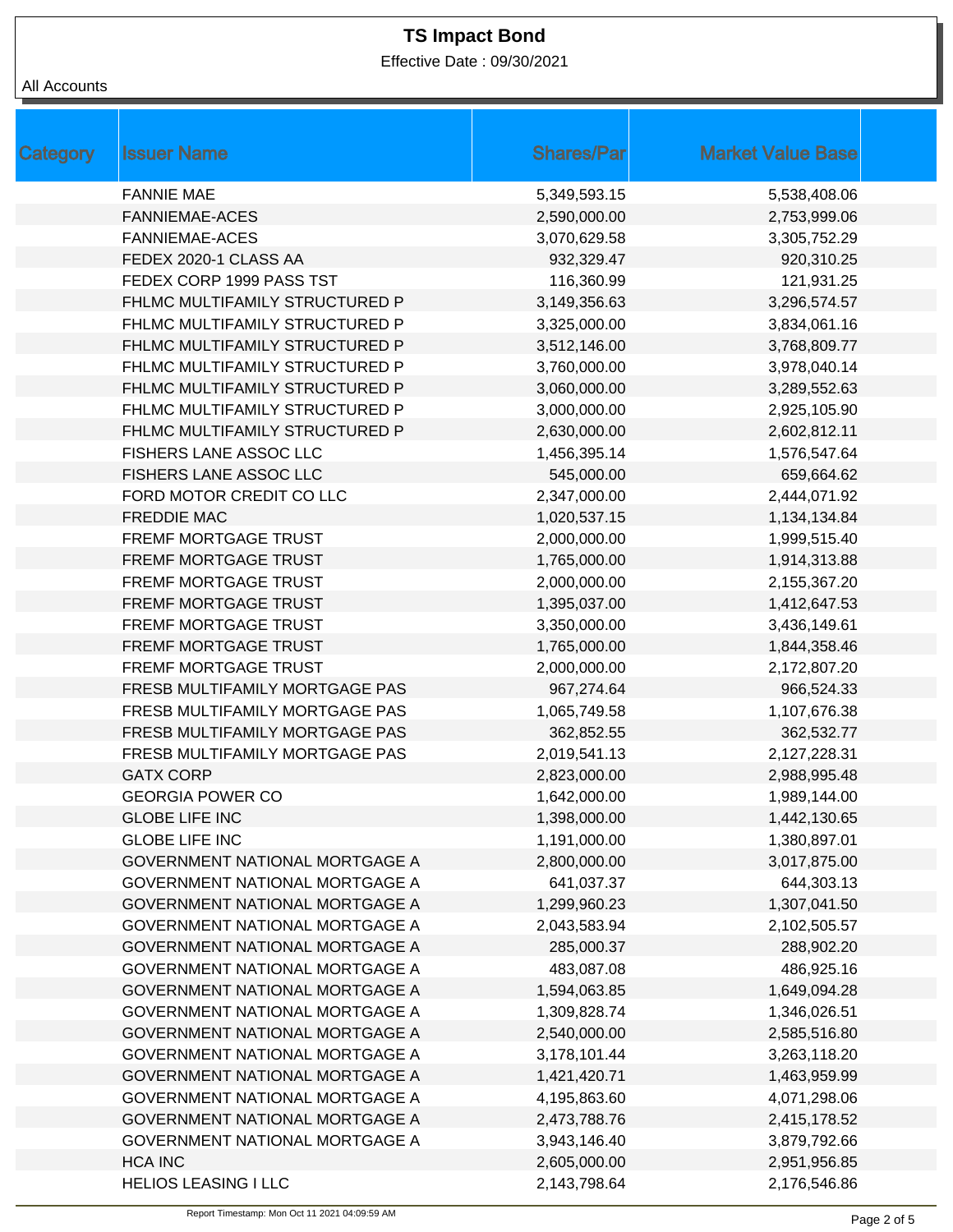Effective Date : 09/30/2021

### All Accounts

| <b>Category</b> | <b>Issuer Name</b>                    | <b>Shares/Par</b> | <b>Market Value Base</b> |
|-----------------|---------------------------------------|-------------------|--------------------------|
|                 | <b>INDIANAPOLIS IN LOCAL PUBLIC I</b> | 1,200,000.00      | 1,679,195.88             |
|                 | <b>KANSAS CITY SOUTHERN</b>           | 1,180,000.00      | 1,222,572.90             |
|                 | <b>KANSAS CITY SOUTHERN</b>           | 1,625,000.00      | 1,744,578.96             |
|                 | <b>KENTUCKY UTILITIES CO</b>          | 1,845,000.00      | 2,368,013.24             |
|                 | <b>KROGER CO</b>                      | 1,265,000.00      | 1,731,486.99             |
|                 | <b>KROGER CO</b>                      | 1,000,000.00      | 1,170,156.09             |
|                 | <b>LAM RESEARCH CORP</b>              | 1,900,000.00      | 1,892,158.68             |
|                 | LOGISTICS 1 MI TN VA SR               | 2,333,828.00      | 2,330,817.36             |
|                 | LOS ANGELES CA DEPT OF WTR & P        | 1,000,000.00      | 1,330,407.10             |
|                 | LOS ANGELES CA UNIF SCH DIST          | 2,700,000.00      | 3,815,574.93             |
|                 | LOUISIANA ST HSG CORP SF MTGE         | 942,832.82        | 974,891.87               |
|                 | MASSMUTUAL GLOBAL FUNDIN              | 2,000,000.00      | 2,016,996.22             |
|                 | <b>MATSON NAVIGATION CO</b>           | 914,000.00        | 1,028,671.93             |
|                 | MINNESOTA ST HSG FIN AGY HOMEO        | 3,862,404.26      | 3,834,863.77             |
|                 | MKT 2020-525M MORTGAGE TRUST          | 2,500,000.00      | 2,595,011.25             |
|                 | NATIONAL RURAL UTIL COOP              | 2,386,000.00      | 2,517,745.85             |
|                 | NATIONWIDE MUTUAL INSURA              | 708,000.00        | 1,232,029.98             |
|                 | NEVADA ST HSG DIV SF MTGE REVE        | 2,586,769.91      | 2,605,544.69             |
|                 | NEXTERA ENERGY CAPITAL                | 2,000,000.00      | 1,920,035.84             |
|                 | NORFOLK SOUTHERN CORP                 | 1,941,000.00      | 1,994,871.15             |
|                 | NORTHWESTERN MUTUAL GLBL              | 1,000,000.00      | 997,905.52               |
|                 | NORTHWESTERN MUTUAL LIFE              | 1,280,000.00      | 1,385,809.37             |
|                 | OHIO ST HSG FIN AGY RSDL MTGER        | 1,005,000.00      | 1,027,747.57             |
|                 | PACIFIC LIFE GF II                    | 2,175,000.00      | 2,182,879.29             |
|                 | <b>PACIFICORP</b>                     | 2,926,000.00      | 3,106,339.91             |
|                 | PETROLEOS MEXICANOS                   | 1,375,000.00      | 1,405,680.11             |
|                 | <b>PNC BANK NA</b>                    | 2,000,000.00      | 2,096,518.60             |
|                 | PORT AUTH OF NEW YORK & NEW JE        | 1,400,000.00      | 1,954,449.70             |
|                 | PORT AUTH OF NEW YORK & NEW JE        | 1,135,000.00      | 1,542,368.07             |
|                 | PROGRESSIVE CORP/THE                  | 1,500,000.00      | 1,836,521.75             |
|                 | PROTECTIVE LIFE GLOBAL                | 2,000,000.00      | 1,996,846.62             |
|                 | PULTEGROUP INC                        | 1,535,000.00      | 2,208,481.25             |
|                 | <b>RELIANCE INDUSTRIES LTD</b>        | 2,253,315.77      | 2,309,674.04             |
|                 | <b>RELIANCE STAND LIFE II</b>         | 2,040,000.00      | 2,147,715.37             |
|                 | REPUBLIC SERVICES INC                 | 1,000,000.00      | 1,011,654.59             |
|                 | ROYAL CARIBBEAN CRUISES LTD           | 1,300,000.00      | 1,332,500.00             |
|                 | SAN FRANCISCO CITY & CNTY CA P        | 1,465,000.00      | 2,435,611.58             |
|                 | <b>SBA TOWER TRUST</b>                | 1,450,000.00      | 1,501,460.36             |
|                 | <b>SBA TOWER TRUST</b>                | 805,000.00        | 802,583.23               |
|                 | <b>SLG OFFICE TRUST</b>               | 2,125,000.00      | 2,193,637.29             |
|                 | SMALL BUSINESS ADMINISTRATION         | 2,161,959.94      | 2,357,984.42             |
|                 | SMALL BUSINESS ADMINISTRATION         | 2,385,765.53      | 2,618,659.91             |
|                 | SMALL BUSINESS ADMINISTRATION         | 2,862,320.05      | 3,085,775.37             |
|                 | SMALL BUSINESS ADMINISTRATION         | 3,694,602.83      | 3,550,262.83             |
|                 | SMALL BUSINESS ADMINISTRATION         | 4,200,000.00      | 4,152,965.04             |
|                 | SMALL BUSINESS ADMINISTRATION         | 10,812.73         | 11,029.78                |
|                 | SMALL BUSINESS ADMINISTRATION         | 6,538.61          | 6,678.34                 |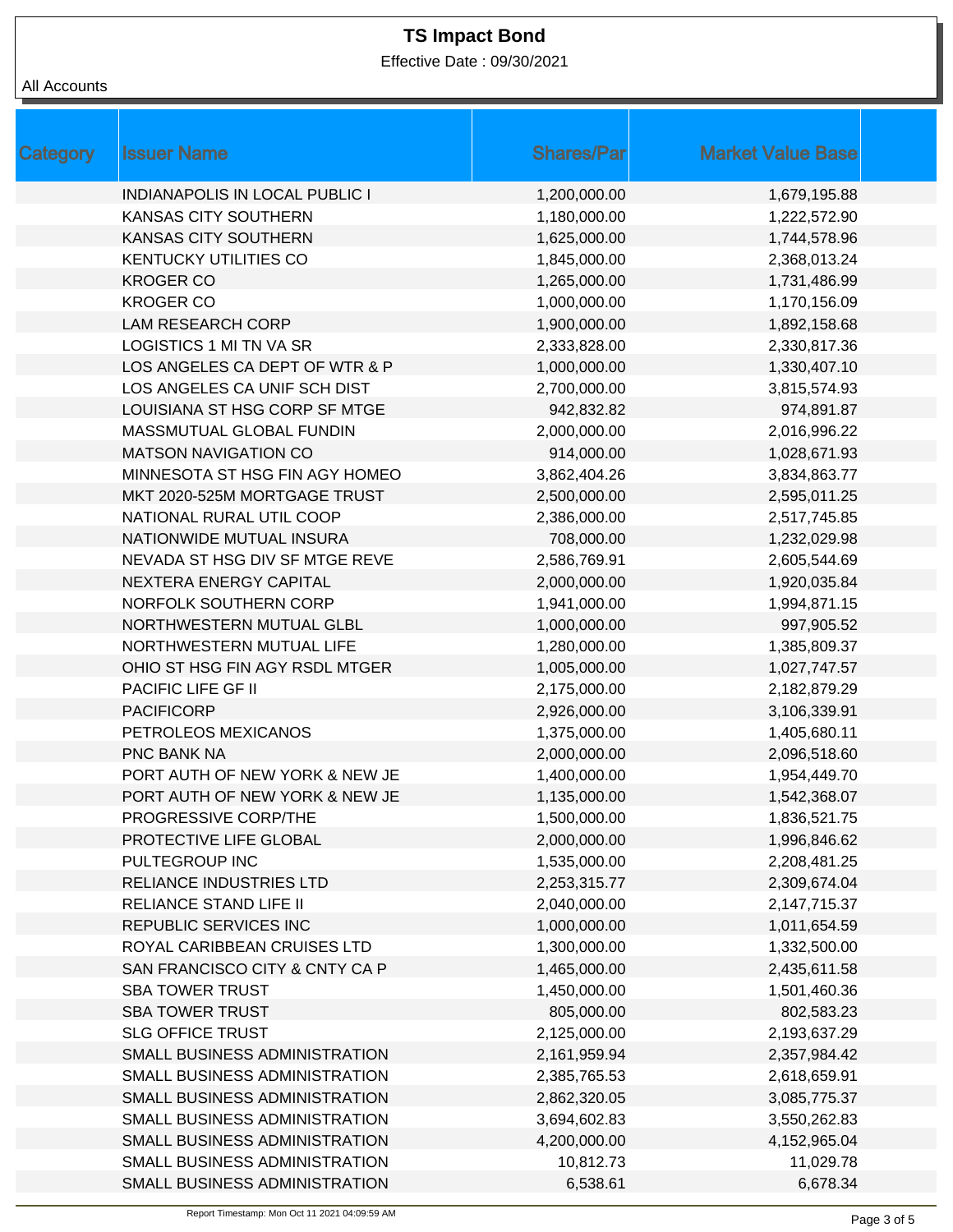Effective Date : 09/30/2021

| All Accounts |  |
|--------------|--|
|--------------|--|

| <b>Category</b> | <b>Issuer Name</b>            | <b>Shares/Par</b> | <b>Market Value Base</b> |
|-----------------|-------------------------------|-------------------|--------------------------|
|                 | SMALL BUSINESS ADMINISTRATION | 31,693.16         | 32,750.37                |
|                 | SMALL BUSINESS ADMINISTRATION | 76,009.23         | 79,446.61                |
|                 | SMALL BUSINESS ADMINISTRATION | 62,069.43         | 65,666.71                |
|                 | SMALL BUSINESS ADMINISTRATION | 110,158.00        | 120,212.66               |
|                 | SMALL BUSINESS ADMINISTRATION | 144,532.17        | 154,631.11               |
|                 | SMALL BUSINESS ADMINISTRATION | 242,114.42        | 257,533.62               |
|                 | SMALL BUSINESS ADMINISTRATION | 190,040.37        | 204,716.28               |
|                 | SMALL BUSINESS ADMINISTRATION | 351,892.32        | 381,143.23               |
|                 | SMALL BUSINESS ADMINISTRATION | 614,720.81        | 670,391.28               |
|                 | SMALL BUSINESS ADMINISTRATION | 605,598.66        | 667,261.56               |
|                 | SMALL BUSINESS ADMINISTRATION | 236,764.12        | 259,033.85               |
|                 | SMALL BUSINESS ADMINISTRATION | 294,656.46        | 329,649.48               |
|                 | SMALL BUSINESS ADMINISTRATION | 545,266.93        | 591,573.29               |
|                 | SMALL BUSINESS ADMINISTRATION | 322,309.62        | 347,906.58               |
|                 | SMALL BUSINESS ADMINISTRATION | 410,642.76        | 447,378.16               |
|                 | SMALL BUSINESS ADMINISTRATION | 256,817.35        | 279,851.86               |
|                 | SMALL BUSINESS ADMINISTRATION | 720,314.91        | 760,768.44               |
|                 | SMALL BUSINESS ADMINISTRATION | 1,302,340.29      | 1,398,574.12             |
|                 | SMALL BUSINESS ADMINISTRATION | 2,161,927.95      | 2,280,416.52             |
|                 | SMALL BUSINESS ADMINISTRATION | 123,619.53        | 124,043.06               |
|                 | SMALL BUSINESS ADMINISTRATION | 5,013,778.94      | 5,152,494.16             |
|                 | SMALL BUSINESS ADMINISTRATION | 3,931,970.81      | 4,043,207.84             |
|                 | SMALL BUSINESS ADMINISTRATION | 2,119,319.68      | 2,251,711.67             |
|                 | SMALL BUSINESS ADMINISTRATION | 2,297,743.42      | 2,406,247.92             |
|                 | SMALL BUSINESS ADMINISTRATION | 4,107,315.41      | 4,311,118.76             |
|                 | SMALL BUSINESS ADMINISTRATION | 3,523,734.29      | 3,686,224.95             |
|                 | SMALL BUSINESS ADMINISTRATION | 2,073,245.61      | 2,186,065.00             |
|                 | SMALL BUSINESS ADMINISTRATION | 2,769,003.91      | 2,927,932.27             |
|                 | SMALL BUSINESS ADMINISTRATION | 3,686,830.75      | 3,817,410.55             |
|                 | SMALL BUSINESS ADMINISTRATION | 4,624,453.85      | 4,792,689.63             |
|                 | SMALL BUSINESS ADMINISTRATION | 4,713,078.45      | 5,041,349.08             |
|                 | SMALL BUSINESS ADMINISTRATION | 3,836,416.50      | 4,070,823.08             |
|                 | SMALL BUSINESS ADMINISTRATION | 4,500,423.30      | 4,806,320.22             |
|                 | SMALL BUSINESS ADMINISTRATION | 2,416,659.85      | 2,580,391.45             |
|                 | SMALL BUSINESS ADMINISTRATION | 5,227,034.58      | 5,546,421.55             |
|                 | SMALL BUSINESS ADMINISTRATION | 5,537,982.95      | 5,925,225.30             |
|                 | SMALL BUSINESS ADMINISTRATION | 2,113,528.84      | 2,335,242.88             |
|                 | SMALL BUSINESS ADMINISTRATION | 2,227,956.23      | 2,332,573.03             |
|                 | SMALL BUSINESS ADMINISTRATION | 2,483,896.77      | 2,580,399.39             |
|                 | SMALL BUSINESS ADMINISTRATION | 4,000,000.00      | 3,986,380.00             |
|                 | SPECTRA ENERGY PARTNERS       | 592,000.00        | 634,795.85               |
|                 | <b>STRIP PRINC</b>            | 10,429,000.00     | 6,609,084.24             |
|                 | <b>STRIP PRINC</b>            | 5,379,000.00      | 3,248,148.42             |
|                 | <b>STRIP PRINC</b>            | 4,862,000.00      | 2,753,769.02             |
|                 | SW AIRLINES 07-1 TRUST        | 362,707.56        | 370,864.09               |
|                 | TENN VALLEY AUTHORITY         | 2,482,000.00      | 3,210,504.50             |
|                 | TESLA AUTO LEASE TRUST        | 1,699,753.97      | 1,700,766.68             |